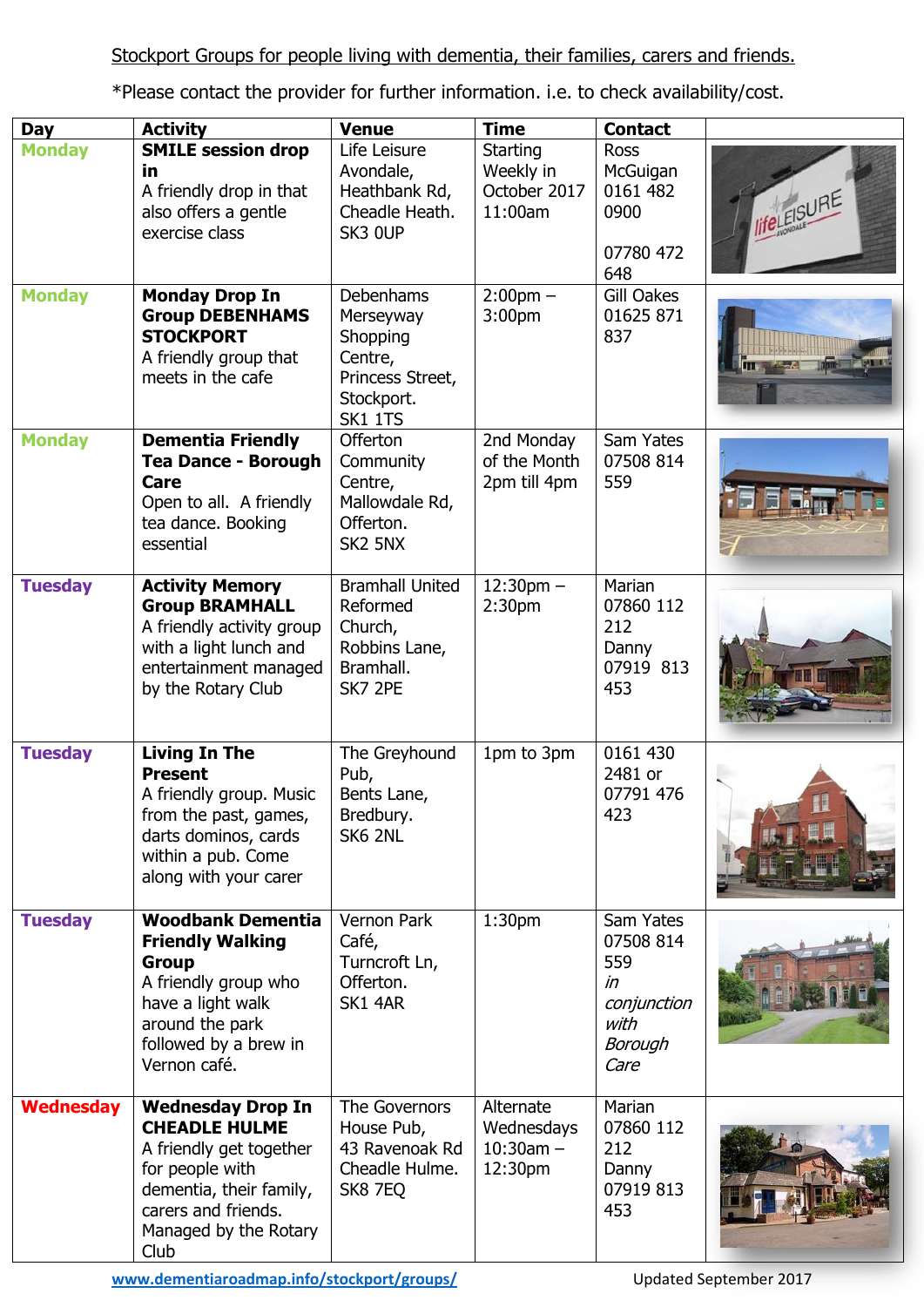| <b>Wednesday</b> | <b>OFFERTON Dementia</b><br><b>Drop In</b><br>A friendly get together<br>for people living with<br>dementia, their family,<br>carers and friends.                                                                   | Offerton<br>Community<br>Centre,<br>Mallowdale Rd,<br>Offerton.<br>SK2 5NX                          | Monthly<br>$10:30am -$<br>12:30pm                           | Louise<br>Evans<br>07875 990<br>222                       |     |
|------------------|---------------------------------------------------------------------------------------------------------------------------------------------------------------------------------------------------------------------|-----------------------------------------------------------------------------------------------------|-------------------------------------------------------------|-----------------------------------------------------------|-----|
| <b>Wednesday</b> | <b>REDDISH Dementia</b><br><b>Friendly Café</b><br>A friendly get together<br>for people with<br>dementia, their family,<br>carers and friends.                                                                     | The<br>Tapestry@St<br>Agnes Church,<br>Off Gorton Rd,<br>North Reddish.<br>SK5 6RA                  | $12:00 \text{pm} -$<br>2:30 <sub>pm</sub>                   | Gemma<br>Magee<br>07498 996<br>634                        |     |
| <b>Thursday</b>  | <b>Singing for the Brain</b><br><b>HAZEL GROVE</b><br>A friendly get together<br>for those living with<br>dementia, carers and<br>friends; sing along to<br>your favourite songs.<br>No singing ability<br>required | <b>Short Street</b><br><b>United Reform</b><br>Church,<br>Short Street,<br>Hazel Grove.<br>SK7 4AD. | Alternate<br>Thursday<br>$11:00am -$<br>12:30pm             | Alzheimer's<br>Society<br>0161 477<br>6999                |     |
| <b>Thursday</b>  | <b>Memory Café</b><br><b>CHEADLE</b><br>A friendly get together<br>for people with<br>dementia, their family,<br>carers and friends.<br>Managed by the Rotary<br>Club                                               | Trinity Church,<br>Massie Street,<br>Cheadle.<br>SK8 1DU                                            | Alternate<br>Thursdays<br>$11:00am -$<br>1:00 <sub>pm</sub> | Marian<br>07860 112<br>212<br>Danny<br>07919 813<br>453   |     |
| <b>Thursday</b>  | <b>Best foot forward</b><br>dementia walking<br>group - Cheadle<br>30 min walk around<br>Abney Park. Free<br>friendly walks.                                                                                        | Abney Court<br>Care Home,<br>Abney Hall Park,<br>Manchester Rd,<br>Cheadle.<br>SK8 2PD              | Alternate<br>Thursdays<br>11:30am                           | Booking is<br>essential<br>Pam Wilson<br>0161 495<br>3780 | δ×. |
| <b>Thursday</b>  | <b>ROMILEY Drop in</b><br><b>Café Nibble &amp; Natter</b><br>For people living with<br>dementia, their family,<br>carers & friends.                                                                                 | Romiley Life<br>Centre,<br>3 Stockport Rd,<br>Romiley.<br>SK6 4BN                                   | $3:00 \text{pm} -$<br>4:00 <sub>pm</sub>                    | Margaret<br>0161 406<br>6729<br>or Ann 0161<br>317 1006   |     |
| <b>Friday</b>    | <b>The MARPLE Drop</b><br>In.<br>A friendly group<br>Organised by Dementia<br><b>Friendly Marple</b>                                                                                                                | Marple Cricket<br>Club,<br>Bowden Lane,<br>Marple.<br>SK6 6LJ                                       | $11:30am -$<br>1:30 <sub>pm</sub>                           | c/o<br>Alzheimer's<br>Society<br>0161 477<br>6999         |     |
| <b>Friday</b>    | <b>Friday Drop In</b><br><b>HEATON MOOR</b><br>A friendly get together<br>for people with<br>dementia, their family,<br>carers and friends<br>Operated by Dementia<br><b>Friendly Heatons</b>                       | <b>Heaton Moor</b><br>United Church,<br>Stanley Road,<br>Heaton Moor.<br>SK4 4HL                    | $1:30$ pm $-$<br>3:30pm                                     | Beryl<br>0161 975<br>5074                                 |     |